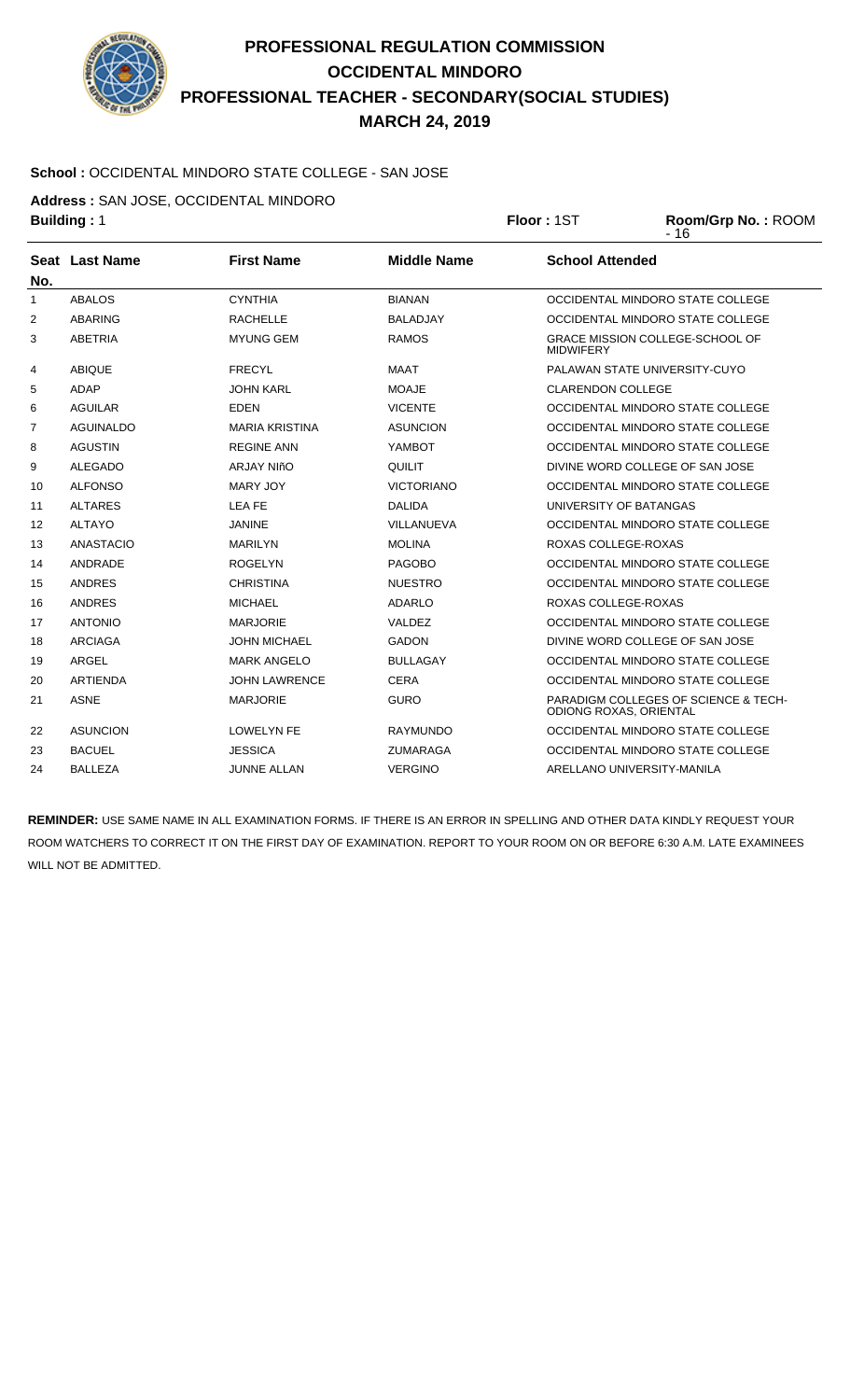

#### **School :** OCCIDENTAL MINDORO STATE COLLEGE - SAN JOSE

**Address :** SAN JOSE, OCCIDENTAL MINDORO

**Building :** 1 **Floor :** 1ST **Room/Grp No. :** ROOM

|     |                   |                      |                     | $-17$                                                           |
|-----|-------------------|----------------------|---------------------|-----------------------------------------------------------------|
| No. | Seat Last Name    | <b>First Name</b>    | <b>Middle Name</b>  | <b>School Attended</b>                                          |
| 1   | <b>BANDERA</b>    | ANGELINE             | <b>TANEDO</b>       | NATIONAL COLLEGE OF BUSINESS & ARTS-RIZAL                       |
| 2   | <b>BARBACION</b>  | <b>NORBETH</b>       | SALDE               | DIVINE WORD COLLEGE OF CALAPAN                                  |
| 3   | <b>BARRIENTOS</b> | <b>LEA</b>           | <b>BUENAVENTURA</b> | DIVINE WORD COLLEGE OF SAN JOSE                                 |
| 4   | <b>BARTOLO</b>    | <b>LEZLIE ANN</b>    | <b>SANGDA</b>       | OCCIDENTAL MINDORO STATE COLLEGE                                |
| 5   | <b>BAYONGAWAN</b> | <b>LONIL</b>         | <b>CALICDAN</b>     | OCCIDENTAL MINDORO STATE COLLEGE                                |
| 6   | <b>BERMUDEZ</b>   | <b>DIOSA</b>         | SORIANO             | DIVINE WORD COLLEGE OF CALAPAN                                  |
| 7   | <b>BERMUDEZ</b>   | <b>MARK JOMEL</b>    | <b>DIAZ</b>         | OCCIDENTAL MINDORO STATE COLLEGE                                |
| 8   | <b>BERNABE</b>    | <b>GLAIZA</b>        | <b>RAMIREZ</b>      | OCCIDENTAL MINDORO STATE COLLEGE                                |
| 9   | <b>BERNARDINO</b> | <b>KELLY CHANNEL</b> | <b>FELIPE</b>       | DIVINE WORD COLLEGE OF SAN JOSE                                 |
| 10  | <b>BERNARDINO</b> | <b>NOEL JAY</b>      | STA, MARIA          | OCCIDENTAL MINDORO STATE COLLEGE                                |
| 11  | <b>BOMBIO</b>     | MARY JANE            | <b>FONACIER</b>     | NATIONAL TEACHER'S COLLEGE                                      |
| 12  | <b>BRANDIZ</b>    | <b>MARY JOYCE</b>    | <b>LAMORENO</b>     | DIVINE WORD COLLEGE OF SAN JOSE                                 |
| 13  | <b>BUNSOY</b>     | <b>JOSEPH</b>        | <b>RUBI</b>         | DIVINE WORD COLLEGE OF CALAPAN                                  |
| 14  | CABALLERO         | <b>HAZZEL JOY</b>    | <b>BALESTRAMON</b>  | CENTRAL PHILIPPINE UNIVERSITY                                   |
| 15  | <b>CABALLES</b>   | <b>MARK HARVEY</b>   | <b>REYES</b>        | NATIONAL TEACHER'S COLLEGE                                      |
| 16  | <b>CALINOG</b>    | <b>BERNADETH</b>     | <b>MADARCOS</b>     | OCCIDENTAL MINDORO STATE COLLEGE                                |
| 17  | <b>CALISO</b>     | <b>ELENA</b>         | <b>RAMOS</b>        | OCCIDENTAL MINDORO STATE COLLEGE                                |
| 18  | CALLEJA           | <b>JESSICA</b>       | <b>BENITEZ</b>      | DIVINE WORD COLLEGE OF SAN JOSE                                 |
| 19  | CALLOS            | <b>SHALOM</b>        | <b>ASENJO</b>       | DIVINE WORD COLLEGE OF SAN JOSE                                 |
| 20  | <b>CAMANDANG</b>  | <b>GUIA MANELLE</b>  | <b>MARCO</b>        | POLYTECHNIC UNIVERSITY OF THE PHILIPPINES-<br>MAIN-STA, MESA    |
| 21  | CAMPOSANO         | <b>CHERRY ROSE</b>   | <b>DORMIDO</b>      | OCCIDENTAL MINDORO STATE COLLEGE                                |
| 22  | <b>CANALS</b>     | <b>ROGEMA</b>        | <b>GUILLERMO</b>    | OCCIDENTAL MINDORO STATE COLLEGE                                |
| 23  | CANDELARIO        | <b>ABRAHAM</b>       | <b>ARQUILLES</b>    | OCCIDENTAL MINDORO STATE COLLEGE                                |
| 24  | <b>CANTOS</b>     | ALYSSA JOYCE         | <b>MORRISON</b>     | <b>INNOVATIVE COLLEGE OF SCIENCE &amp;</b><br><b>TECHNOLOGY</b> |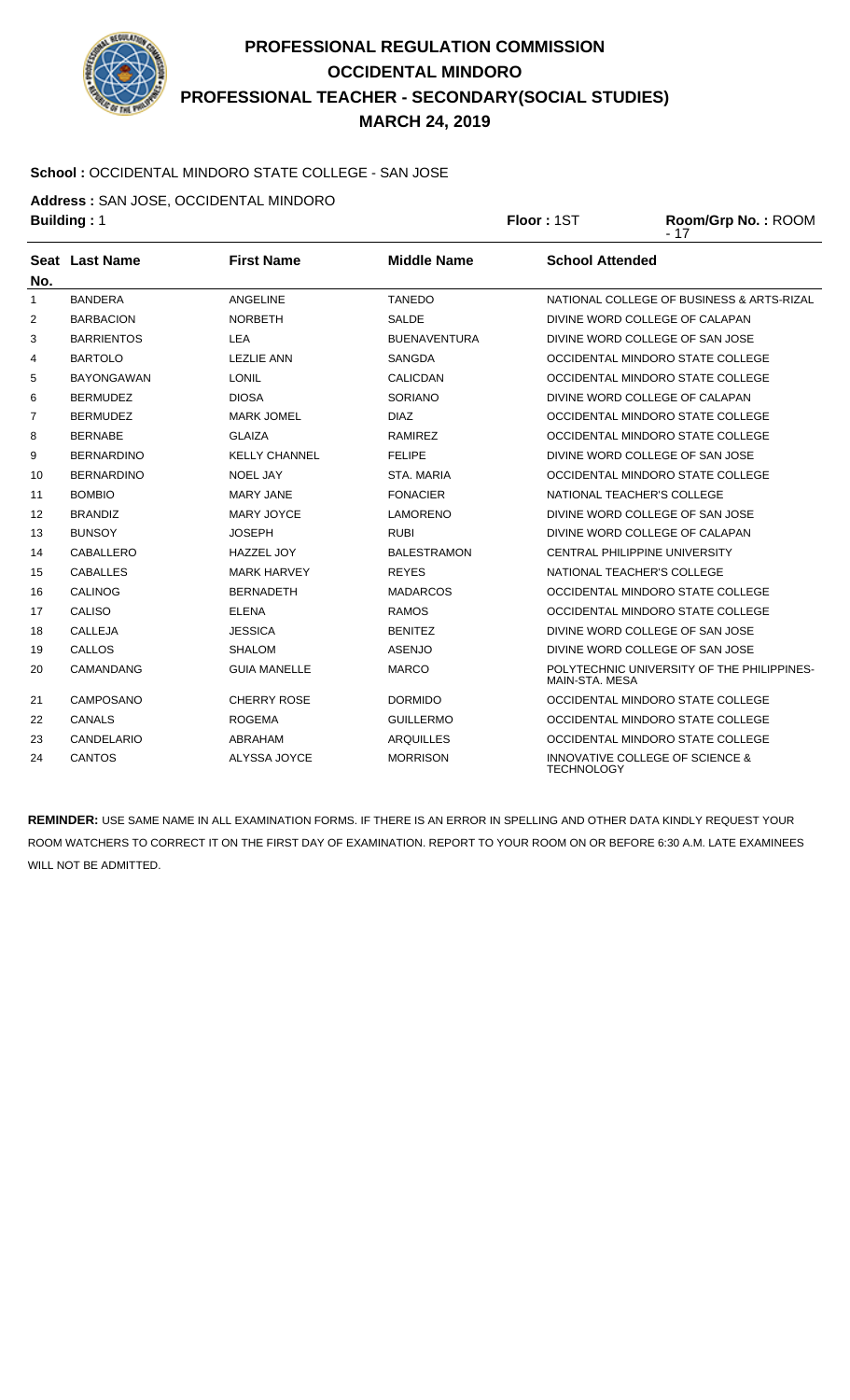

#### **School :** OCCIDENTAL MINDORO STATE COLLEGE - SAN JOSE

**Address :** SAN JOSE, OCCIDENTAL MINDORO

| <b>Building: 1</b> |                  |                     | Floor: 1ST         | Room/Grp No.: ROOM<br>$-18$ |                                        |
|--------------------|------------------|---------------------|--------------------|-----------------------------|----------------------------------------|
|                    | Seat Last Name   | <b>First Name</b>   | <b>Middle Name</b> | <b>School Attended</b>      |                                        |
| No.                |                  |                     |                    |                             |                                        |
| 1                  | <b>CANUBAS</b>   | <b>BENEDICTO</b>    | <b>MADRIGAL</b>    |                             | DIVINE WORD COLLEGE OF CALAPAN         |
| 2                  | <b>CASTARDO</b>  | <b>JAYSON</b>       | <b>GARCIA</b>      | (SLPC)                      | SOUTHERN LUZON STATE UNIVERSITY-LUCBAN |
| 3                  | <b>CASTILLON</b> | <b>RICARTE JR</b>   | <b>GALANGA</b>     | ROXAS COLLEGE-ROXAS         |                                        |
| 4                  | <b>CAUNDAY</b>   | <b>MA.ARMIDA</b>    | <b>CASUNCAD</b>    |                             | OCCIDENTAL MINDORO STATE COLLEGE       |
| 5                  | <b>CAYETANO</b>  | <b>EDNALYN</b>      | <b>NACAR</b>       |                             | OCCIDENTAL MINDORO STATE COLLEGE       |
| 6                  | <b>CELESTINO</b> | <b>JESSALYN</b>     | <b>BULUSAN</b>     |                             | OCCIDENTAL MINDORO STATE COLLEGE       |
| $\overline{7}$     | <b>CELESTINO</b> | <b>MARTISSA</b>     | <b>DIOSAY</b>      |                             | OCCIDENTAL MINDORO STATE COLLEGE       |
| 8                  | CEREZO           | <b>VIOLAH GRACE</b> | <b>BARRETTO</b>    |                             | OCCIDENTAL MINDORO STATE COLLEGE       |
| 9                  | <b>CHAVEZ</b>    | <b>MARI JANE</b>    | <b>SEVILLA</b>     |                             | OCCIDENTAL MINDORO STATE COLLEGE       |
| 10                 | <b>CLEMENTE</b>  | <b>ARIEL</b>        | <b>GATUZ</b>       |                             | DIVINE WORD COLLEGE OF SAN JOSE        |
| 11                 | <b>CORPUZ</b>    | <b>MARK KEVIN</b>   | <b>DIZON</b>       |                             | DIVINE WORD COLLEGE OF SAN JOSE        |
| 12                 | <b>CUAREZ</b>    | RECHELLE LYN        | <b>JAVIER</b>      |                             | OCCIDENTAL MINDORO STATE COLLEGE       |
| 13                 | <b>DAGDAGAN</b>  | <b>LEAH</b>         | <b>MANUEL</b>      |                             | OCCIDENTAL MINDORO STATE COLLEGE       |
| 14                 | <b>DALIT</b>     | <b>LAILA MAE</b>    | <b>SIM</b>         |                             | OCCIDENTAL MINDORO STATE COLLEGE       |
| 15                 | <b>DAMASCO</b>   | <b>ALFIE</b>        | <b>ROLDAN</b>      |                             | OCCIDENTAL MINDORO STATE COLLEGE       |
| 16                 | <b>DASECO</b>    | <b>WIMELIZA</b>     | <b>AZUELA</b>      |                             | EMILIO AGUINALDO COLLEGE-DASMARIÑAS    |
| 17                 | <b>DAYMIL</b>    | <b>MARVIN</b>       | <b>VERDIN</b>      |                             | OCCIDENTAL MINDORO STATE COLLEGE       |
| 18                 | DE DIOS          | <b>EDRIAN</b>       | <b>GELIG</b>       |                             | OCCIDENTAL MINDORO STATE COLLEGE       |
| 19                 | DE GUZMAN        | <b>REMYLIN</b>      | <b>ANTOLIN</b>     |                             | OCCIDENTAL MINDORO STATE COLLEGE       |
| 20                 | DE GUZMAN        | <b>VIRGINIA</b>     | <b>LOPEZ</b>       |                             | OCCIDENTAL MINDORO STATE COLLEGE       |
| 21                 | DE JUAN          | <b>FASSYL</b>       | <b>MONDAG</b>      |                             | OCCIDENTAL MINDORO STATE COLLEGE       |
| 22                 | DE LARA          | <b>HAZEL</b>        | <b>VILLAFLORES</b> |                             | ARELLANO UNIVERSITY-MANILA             |
| 23                 | DE LARA          | <b>MARIFE</b>       | QUINONEZ           |                             | OCCIDENTAL MINDORO STATE COLLEGE       |
| 24                 | DE LARA          | <b>MARK MELVIN</b>  | <b>LIBERATO</b>    |                             | OCCIDENTAL MINDORO STATE COLLEGE       |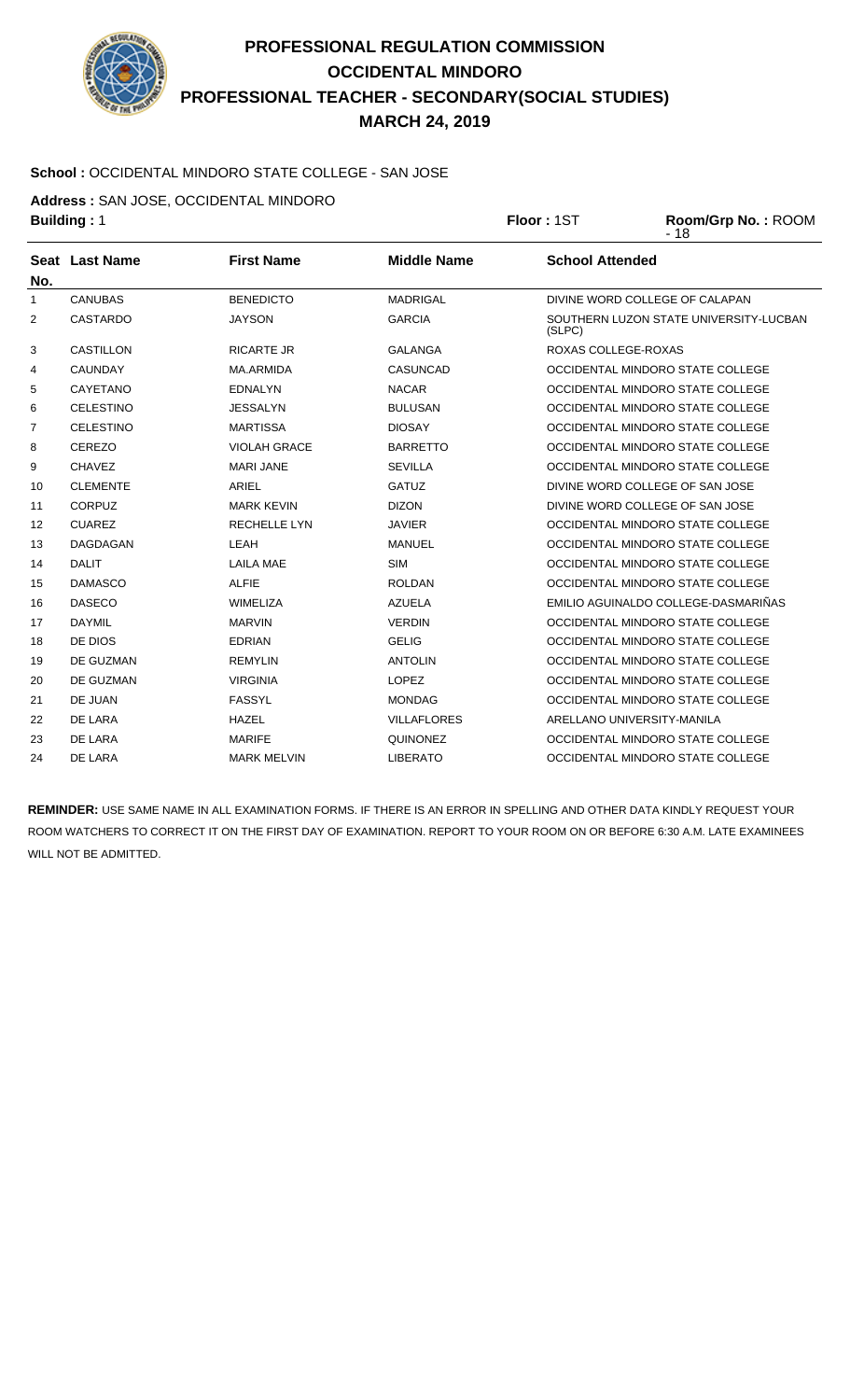

#### **School :** OCCIDENTAL MINDORO STATE COLLEGE - SAN JOSE

**Address :** SAN JOSE, OCCIDENTAL MINDORO

|                | <b>Building: 1</b>   |                            |                    | Floor: 1ST                    | Room/Grp No.: ROOM<br>$-19$              |
|----------------|----------------------|----------------------------|--------------------|-------------------------------|------------------------------------------|
| No.            | Seat Last Name       | <b>First Name</b>          | <b>Middle Name</b> | <b>School Attended</b>        |                                          |
| 1              | DE LOS TRINOS        | <b>GEFF</b>                | <b>ANCHETA</b>     | ECONOMICS-RECTO               | ABE INTERNATIONAL COLLEGE OF BUSINESS &  |
| 2              | <b>DEL MUNDO</b>     | RACHEL JOY                 | <b>MANUEL</b>      |                               | OCCIDENTAL MINDORO STATE COLLEGE         |
| 3              | <b>DEL ROSARIO</b>   | <b>MAUREEN JOICE</b>       | <b>CIASICO</b>     |                               | DIVINE WORD COLLEGE OF SAN JOSE          |
| 4              | <b>DEL VALLE</b>     | <b>MAYRIEL</b>             | <b>GARCIA</b>      |                               | OCCIDENTAL MINDORO STATE COLLEGE         |
| 5              | DELA CRUZ            | <b>GIZELLE ANNE</b>        | <b>TEMPLANZA</b>   | <b>ODIONG ROXAS, ORIENTAL</b> | PARADIGM COLLEGES OF SCIENCE & TECH-     |
| 6              | <b>DELA CRUZ</b>     | <b>REGIE MAY</b>           | <b>SINTOS</b>      |                               | OCCIDENTAL MINDORO STATE COLLEGE         |
| $\overline{7}$ | <b>DELA CRUZ</b>     | <b>VENZON</b>              | <b>AGUILA</b>      |                               | OCCIDENTAL MINDORO STATE COLLEGE         |
| 8              | <b>DELGADO</b>       | <b>CHEN MAY</b>            | <b>FRANCISCO</b>   |                               | DIVINE WORD COLLEGE OF SAN JOSE          |
| 9              | <b>DELOS ANGELES</b> | <b>JANICE</b>              | <b>ZUMARAGA</b>    |                               | OCCIDENTAL MINDORO STATE COLLEGE         |
| 10             | <b>DELOS REYES</b>   | <b>MARK CHRISTOFFERSON</b> | <b>COROS</b>       |                               | OCCIDENTAL MINDORO STATE COLLEGE         |
| 11             | <b>DELOS SANTOS</b>  | ARLYN                      | CABALLERO          |                               | OCCIDENTAL MINDORO STATE COLLEGE         |
| 12             | <b>DELOS SANTOS</b>  | <b>KHAREN</b>              | <b>RAMOS</b>       | <b>FISHERIES)-NAIC</b>        | CAVITE STATE UNIVERSITY (CAVITE COLL. OF |
| 13             | <b>DIMATULAC</b>     | <b>MARK REENER</b>         | <b>HINDAP</b>      |                               | OCCIDENTAL MINDORO STATE COLLEGE         |
| 14             | <b>DIZON</b>         | <b>FRANCIS HAROLD</b>      | <b>GURO</b>        | ROXAS COLLEGE-ROXAS           |                                          |
| 15             | <b>DOLLENTE</b>      | <b>ANDREA MAY</b>          | <b>ARABIRAN</b>    |                               | OCCIDENTAL MINDORO STATE COLLEGE         |
| 16             | <b>DOMINCIL</b>      | <b>KRIZTEL ANN CLAIRE</b>  | <b>DANTES</b>      |                               | OCCIDENTAL MINDORO STATE COLLEGE         |
| 17             | <b>DOMINGO</b>       | <b>ESTRELITA</b>           | <b>RONQUILLO</b>   |                               | OCCIDENTAL MINDORO STATE COLLEGE         |
| 18             | <b>DOMINGO</b>       | <b>ROWELYN</b>             | <b>BERCASIO</b>    |                               | OCCIDENTAL MINDORO STATE COLLEGE         |
| 19             | <b>DORADO</b>        | <b>MYLENE</b>              | <b>DEITA</b>       |                               | OCCIDENTAL MINDORO STATE COLLEGE         |
| 20             | <b>DUATIN</b>        | ALVEA JEANE                | <b>MAAT</b>        |                               | OCCIDENTAL MINDORO STATE COLLEGE         |
| 21             | <b>DUMALE</b>        | ANGELA CAMILLE             | <b>AQUINO</b>      |                               | OCCIDENTAL MINDORO STATE COLLEGE         |
| 22             | EGAÑA                | <b>JUNGIE</b>              | AGTAY              |                               | OCCIDENTAL MINDORO STATE COLLEGE         |
| 23             | <b>EGIA</b>          | <b>MICHELLE</b>            | <b>NEPOMUCENO</b>  |                               | OCCIDENTAL MINDORO STATE COLLEGE         |
| 24             | <b>ELIAS</b>         | <b>RENANTE</b>             | VALDEZ             |                               | OCCIDENTAL MINDORO STATE COLLEGE         |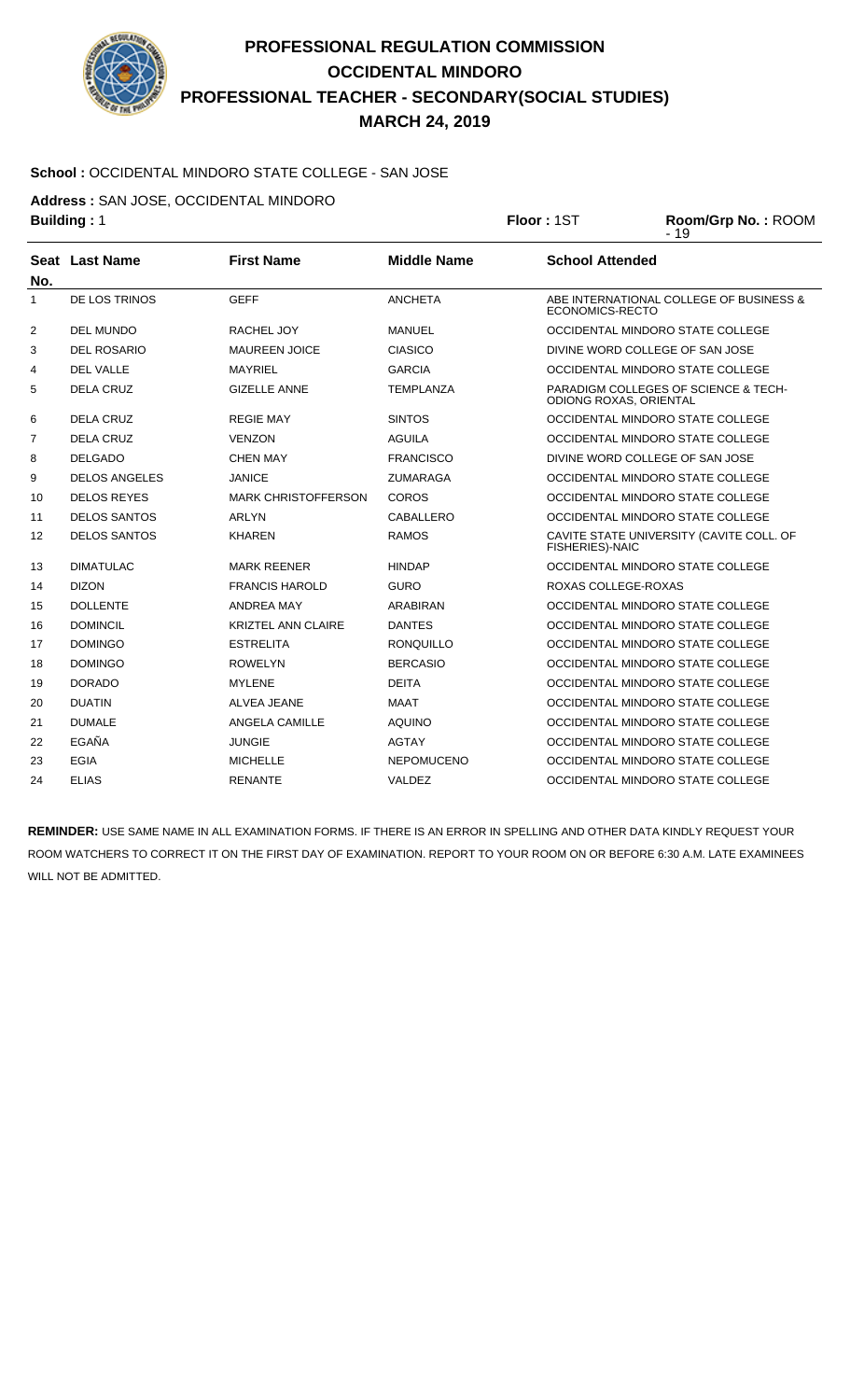

#### **School :** OCCIDENTAL MINDORO STATE COLLEGE - SAN JOSE

**Address :** SAN JOSE, OCCIDENTAL MINDORO

**Building :** 1 **Floor :** 1ST **Room/Grp No. :** ROOM

|     |                  |                      |                    | $-20$                                                |
|-----|------------------|----------------------|--------------------|------------------------------------------------------|
| No. | Seat Last Name   | <b>First Name</b>    | <b>Middle Name</b> | <b>School Attended</b>                               |
| 1   | <b>ENANO</b>     | <b>JESSICA</b>       | <b>MANONGSONG</b>  | DIVINE WORD COLLEGE OF CALAPAN                       |
| 2   | <b>ENCARGUEZ</b> | <b>EDBERT</b>        | <b>DELOS REYES</b> | OCCIDENTAL MINDORO STATE COLLEGE                     |
| 3   | <b>ENCARGUEZ</b> | <b>ELEX</b>          | <b>PERIA</b>       | OCCIDENTAL MINDORO STATE COLLEGE                     |
| 4   | <b>ENOJARDO</b>  | <b>MARICAR</b>       | <b>ARQUE</b>       | OCCIDENTAL MINDORO STATE COLLEGE                     |
| 5   | <b>ESCONDO</b>   | <b>RUTH</b>          | <b>MARIGMEN</b>    | OCCIDENTAL MINDORO STATE COLLEGE                     |
| 6   | <b>ESTILLOSO</b> | <b>VICTOR PAULO</b>  | <b>AGNAS</b>       | OCCIDENTAL MINDORO STATE COLLEGE                     |
| 7   | <b>EUGENIO</b>   | <b>REGINE</b>        | <b>MICIANO</b>     | OCCIDENTAL MINDORO STATE COLLEGE                     |
| 8   | <b>EUGENIO</b>   | <b>RHODORA</b>       | CALABIO            | COLEGIO DE SAN SEBASTIAN-MINDORO                     |
| 9   | <b>EUGENIO</b>   | <b>SHARON</b>        | <b>CANDOLITA</b>   | OCCIDENTAL MINDORO STATE COLLEGE                     |
| 10  | <b>FABRIGAS</b>  | <b>HANNA GRACE</b>   | <b>VIDAL</b>       | OCCIDENTAL MINDORO STATE COLLEGE                     |
| 11  | <b>FACUN</b>     | <b>JOLLAN</b>        | <b>TEOLOGO</b>     | OCCIDENTAL MINDORO STATE COLLEGE                     |
| 12  | <b>FADERANGA</b> | <b>FAITH</b>         | <b>BALAGTAS</b>    | OCCIDENTAL MINDORO STATE COLLEGE                     |
| 13  | <b>FAIGAO</b>    | <b>ROBERT JOHN</b>   | <b>FAMILARA</b>    | OCCIDENTAL MINDORO STATE COLLEGE                     |
| 14  | <b>FAJARDO</b>   | <b>MANILYN</b>       | <b>EVANGELISTA</b> | OCCIDENTAL MINDORO STATE COLLEGE                     |
| 15  | <b>FANTONE</b>   | <b>ALPHA</b>         | <b>ORTENCIO</b>    | OUR LADY OF FATIMA UNIVERSITY-VALENZUELA             |
| 16  | <b>FARRO</b>     | <b>JERIECA MAE</b>   | <b>BALAGTAS</b>    | OCCIDENTAL MINDORO STATE COLLEGE                     |
| 17  | <b>FELIPE</b>    | <b>CHERYL</b>        | PAZ                | OCCIDENTAL MINDORO STATE COLLEGE                     |
| 18  | <b>FERIAS</b>    | <b>RONELYN</b>       | <b>LORENZO</b>     | INNOVATIVE COLLEGE OF SCIENCE &<br><b>TECHNOLOGY</b> |
| 19  | <b>FORTIN</b>    | <b>JASPER</b>        | <b>PASCUAL</b>     | OCCIDENTAL MINDORO STATE COLLEGE                     |
| 20  | <b>FRANCISCO</b> | <b>ZYRA MAE</b>      | <b>RONQUILLO</b>   | OCCIDENTAL MINDORO STATE COLLEGE                     |
| 21  | <b>GABANAN</b>   | <b>MERIAM</b>        | <b>LILANG</b>      | OCCIDENTAL MINDORO STATE COLLEGE                     |
| 22  | <b>GABATIN</b>   | <b>EDJIE BOY</b>     | <b>ESPINAS</b>     | OCCIDENTAL MINDORO STATE COLLEGE                     |
| 23  | <b>GACHE</b>     | MIA                  | <b>REYES</b>       | OCCIDENTAL MINDORO STATE COLLEGE                     |
| 24  | <b>GALLEJOS</b>  | <b>LIANE CAMILLE</b> | CALAY              | OCCIDENTAL MINDORO STATE COLLEGE                     |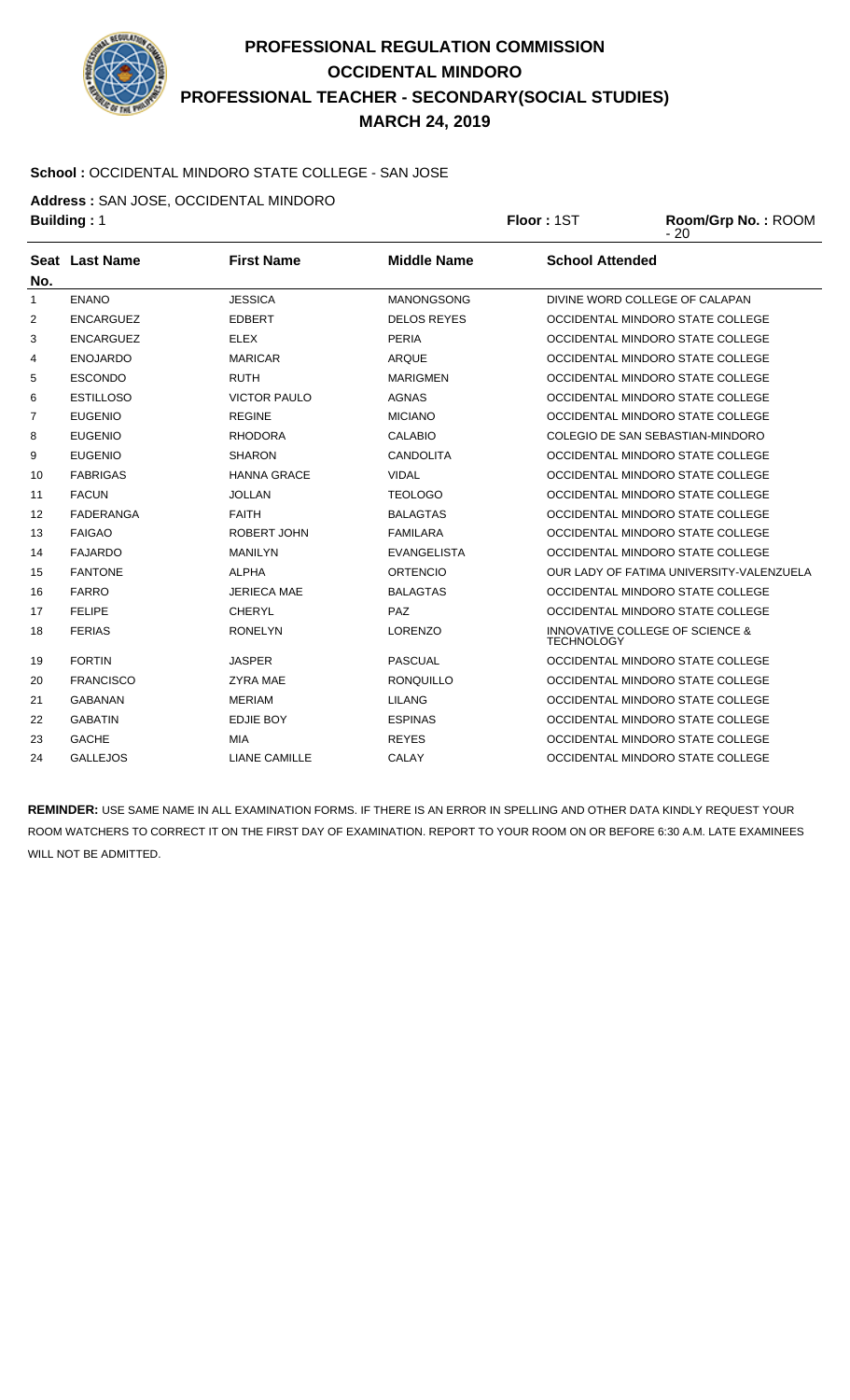

#### **School :** OCCIDENTAL MINDORO STATE COLLEGE - SAN JOSE

**Address :** SAN JOSE, OCCIDENTAL MINDORO

| <b>Building: 1</b> |                  |                      | Floor: 1ST         | Room/Grp No.: ROOM<br>$-21$   |                                                 |
|--------------------|------------------|----------------------|--------------------|-------------------------------|-------------------------------------------------|
| No.                | Seat Last Name   | <b>First Name</b>    | <b>Middle Name</b> | <b>School Attended</b>        |                                                 |
| 1                  | <b>GALLINERA</b> | <b>NORIE</b>         | <b>MOPIA</b>       | MAIN-STA, MESA                | POLYTECHNIC UNIVERSITY OF THE PHILIPPINES-      |
| 2                  | GANAO            | <b>KRISTINE MAY</b>  | <b>LAPITAN</b>     |                               | OCCIDENTAL MINDORO STATE COLLEGE                |
| 3                  | <b>GARCES</b>    | <b>JOBEN</b>         | LABANIEGO          |                               | OCCIDENTAL MINDORO STATE COLLEGE                |
| 4                  | <b>GARCIA</b>    | <b>MARGIE</b>        | <b>PRADO</b>       |                               | OCCIDENTAL MINDORO STATE COLLEGE                |
| 5                  | <b>GASPADO</b>   | <b>GARRY</b>         | <b>ANDRES</b>      |                               | OCCIDENTAL MINDORO STATE COLLEGE                |
| 6                  | <b>GERLIE</b>    | <b>SINGSON</b>       | <b>ESTRADA</b>     | <b>ODIONG ROXAS, ORIENTAL</b> | <b>PARADIGM COLLEGES OF SCIENCE &amp; TECH-</b> |
| $\overline{7}$     | <b>GONZALES</b>  | LEAH                 | <b>ALBARRACIN</b>  |                               | OCCIDENTAL MINDORO STATE COLLEGE                |
| 8                  | <b>GRAN</b>      | <b>ANGEL MARK</b>    | <b>CARIASO</b>     |                               | OCCIDENTAL MINDORO STATE COLLEGE                |
| 9                  | <b>GRATE</b>     | LOVELY               | <b>CIASICO</b>     |                               | OCCIDENTAL MINDORO STATE COLLEGE                |
| 10                 | <b>GREGORIO</b>  | <b>ALEXIS</b>        | POL                |                               | OCCIDENTAL MINDORO STATE COLLEGE                |
| 11                 | <b>GREGORIO</b>  | ALMA                 | <b>AGLIONES</b>    |                               | OCCIDENTAL MINDORO STATE COLLEGE                |
| 12                 | <b>GREGORIO</b>  | <b>JOCELYN</b>       | <b>LAQUIHON</b>    |                               | OCCIDENTAL MINDORO STATE COLLEGE                |
| 13                 | <b>GREGORIO</b>  | <b>MYLENE</b>        | <b>RICAFOR</b>     |                               | OCCIDENTAL MINDORO STATE COLLEGE                |
| 14                 | <b>GUARIN</b>    | <b>CHARLOTTE</b>     | <b>DESCARTIN</b>   |                               | UNIVERSITY OF THE VISAYAS-CEBU CITY             |
| 15                 | <b>GUIA</b>      | <b>BAYANI</b>        | <b>ANIVES</b>      | <b>SAN PABLO COLLEGES</b>     |                                                 |
| 16                 | <b>GUINANAO</b>  | <b>GIENELLE</b>      | ORLIDO             |                               | OCCIDENTAL MINDORO STATE COLLEGE                |
| 17                 | <b>GUMARANG</b>  | <b>CHERRY CEL</b>    | <b>ZAPARITA</b>    | UNIVERSITY OF BAGUIO          |                                                 |
| 18                 | <b>GUMASING</b>  | <b>BIANCA LOUISE</b> | <b>DELA CRUZ</b>   |                               | OCCIDENTAL MINDORO STATE COLLEGE                |
| 19                 | <b>GUZMAN</b>    | <b>JONALYN</b>       | <b>CUNANAN</b>     |                               | OCCIDENTAL MINDORO STATE COLLEGE                |
| 20                 | <b>HARINA</b>    | <b>MARY GRACE</b>    | <b>FUENTES</b>     | ROXAS COLLEGE-ROXAS           |                                                 |
| 21                 | <b>HERMOGENO</b> | <b>AIREEN</b>        | <b>SANCHEZ</b>     |                               | OCCIDENTAL MINDORO STATE COLLEGE                |
| 22                 | <b>HERNANDEZ</b> | <b>JOSEPHINE</b>     | <b>FAVILONIA</b>   |                               | DIVINE WORD COLLEGE OF SAN JOSE                 |
| 23                 | <b>HERNANDEZ</b> | <b>MERRY</b>         | <b>TRAJICO</b>     | ODIONG ROXAS, ORIENTAL        | <b>PARADIGM COLLEGES OF SCIENCE &amp; TECH-</b> |
| 24                 | <b>HILARIO</b>   | <b>ANDRELINE</b>     | DE GUZMAN          |                               | OCCIDENTAL MINDORO STATE COLLEGE                |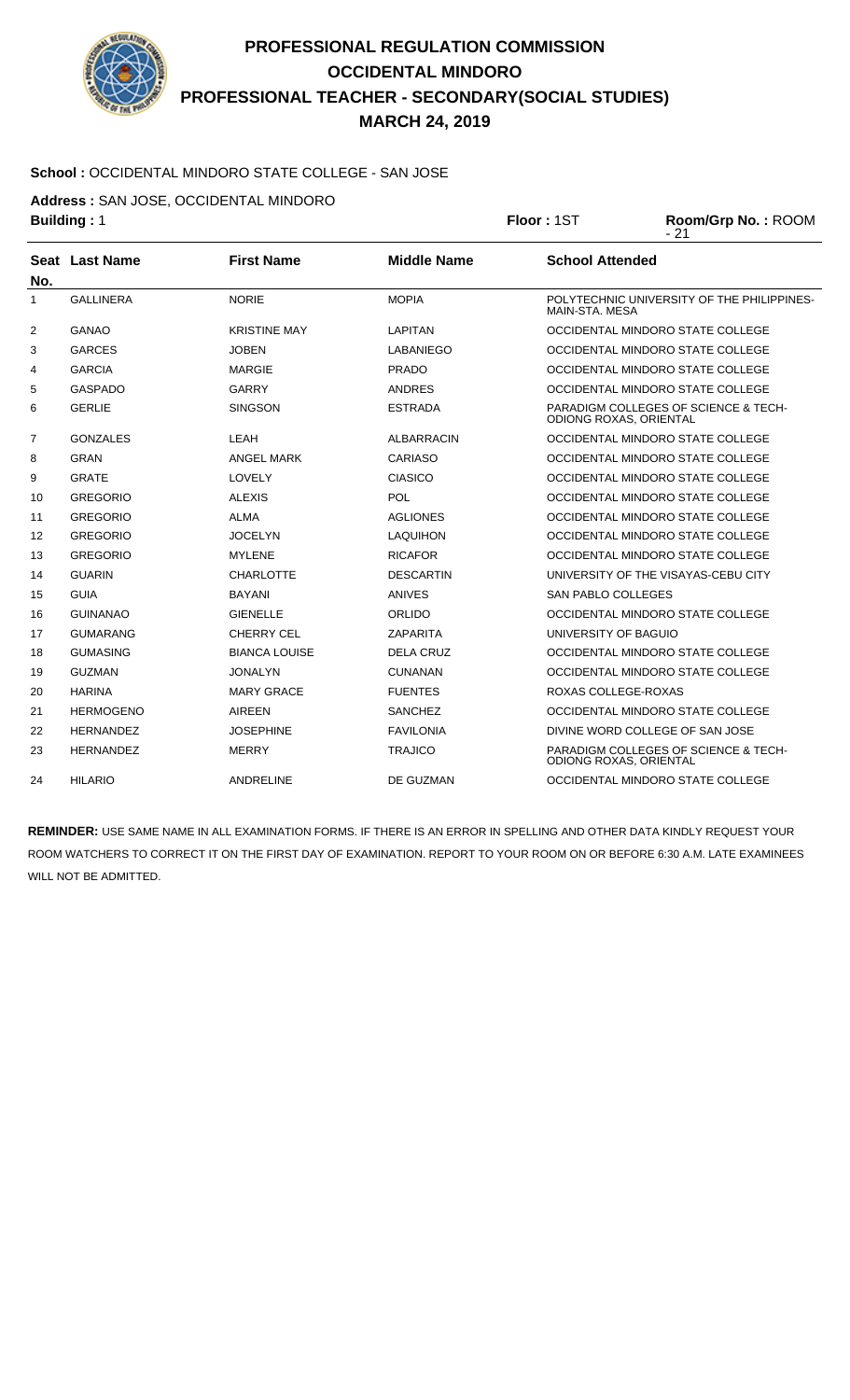

#### **School :** OCCIDENTAL MINDORO STATE COLLEGE - SAN JOSE

**Address :** SAN JOSE, OCCIDENTAL MINDORO

| <b>Building: 1</b> |                   |                     | Floor: 1ST          | Room/Grp No.: ROOM<br>$-22$ |                                           |
|--------------------|-------------------|---------------------|---------------------|-----------------------------|-------------------------------------------|
|                    | Seat Last Name    | <b>First Name</b>   | <b>Middle Name</b>  | <b>School Attended</b>      |                                           |
| No.                |                   |                     |                     |                             |                                           |
| 1                  | <b>IBABAO</b>     | <b>JESEMIE</b>      | <b>LORIA</b>        | <b>CLARENDON COLLEGE</b>    |                                           |
| 2                  | <b>IBAÑEZ</b>     | <b>LIZA</b>         | <b>SERDIÑEZ</b>     |                             | DIVINE WORD COLLEGE OF SAN JOSE           |
| 3                  | <b>IGNACIO</b>    | <b>ALLAN</b>        | <b>CONTRERAS</b>    | POLYTECHNIC COLL.           | PEDRO T. MENDIOLA SR MEMORIAL TECHNICAL & |
| 4                  | <b>ILACAS</b>     | <b>HANA JOYCE</b>   | <b>NOVELOZO</b>     |                             | OCCIDENTAL MINDORO STATE COLLEGE          |
| 5                  | <b>INSIGNE</b>    | <b>KAREN KAY</b>    | <b>GABRIEL</b>      |                             | OCCIDENTAL MINDORO STATE COLLEGE          |
| 6                  | <b>INSIGNE</b>    | <b>SHELLA</b>       | <b>BERNABE</b>      |                             | OCCIDENTAL MINDORO STATE COLLEGE          |
| 7                  | <b>ISTURIS</b>    | <b>JOSE JR</b>      | EMEN                |                             | PHILIPPINE MARITIME INSTITUTE-MANILA      |
| 8                  | <b>JANDA</b>      | <b>GIL JR</b>       | <b>GONZALES</b>     |                             | DIVINE WORD COLLEGE OF CALAPAN            |
| 9                  | JARAVATA          | <b>VERONILLA</b>    | <b>VERZOLA</b>      |                             | DIVINE WORD COLLEGE OF SAN JOSE           |
| 10                 | <b>JAVIER</b>     | <b>JERLYN</b>       | DE VERA             |                             | OCCIDENTAL MINDORO STATE COLLEGE          |
| 11                 | <b>JAVILLONAR</b> |                     | <b>BALONON</b>      |                             | OCCIDENTAL MINDORO STATE COLLEGE          |
| 12                 | <b>JIMENEZ</b>    | CZARINA             | <b>JOSE</b>         |                             | OCCIDENTAL MINDORO STATE COLLEGE          |
| 13                 | JOLINDON          | <b>JESSEMAE</b>     | <b>OLOROSO</b>      |                             | OCCIDENTAL MINDORO STATE COLLEGE          |
| 14                 | <b>JOVENAL</b>    | <b>DONITA</b>       | <b>FONTANILLA</b>   |                             | OCCIDENTAL MINDORO STATE COLLEGE          |
| 15                 | KAWASHIMA         | <b>AIOMI JENN</b>   | BAYO-AYO            |                             | OCCIDENTAL MINDORO STATE COLLEGE          |
| 16                 | <b>LACUESTA</b>   | <b>DAISY</b>        | <b>CALINOG</b>      |                             | OCCIDENTAL MINDORO STATE COLLEGE          |
| 17                 | LAGRADA           | JULIE-ANN           | <b>DIOSO</b>        |                             | OCCIDENTAL MINDORO STATE COLLEGE          |
| 18                 | <b>LANDICHO</b>   | <b>ERIBERTO JR</b>  | <b>MAGNO</b>        |                             | OCCIDENTAL MINDORO STATE COLLEGE          |
| 19                 | <b>LANDONG</b>    | <b>JOVIE</b>        | <b>GARCES</b>       |                             | COLEGIO DE SAN SEBASTIAN-MINDORO          |
| 20                 | LANTIN            | <b>SARLENE FAYE</b> | <b>FAMINIALAGAO</b> | TECHNOLOGY-BONGABONG        | MINDORO STATE COLLEGE OF AGRICULTURE &    |
| 21                 | LASUGAS           | <b>MICHELLE</b>     | DE GUZMAN           |                             | OCCIDENTAL MINDORO STATE COLLEGE          |
| 22                 | <b>LEGASPI</b>    | <b>MARICEL</b>      | <b>MITRA</b>        |                             | OCCIDENTAL MINDORO STATE COLLEGE          |
| 23                 | <b>LICOP</b>      | ARNOLD JANSSEN      | <b>GIMENO</b>       |                             | OCCIDENTAL MINDORO STATE COLLEGE          |
| 24                 | <b>LICTAOA</b>    | <b>HANNA JEAN</b>   | SANTOS              |                             | OCCIDENTAL MINDORO STATE COLLEGE          |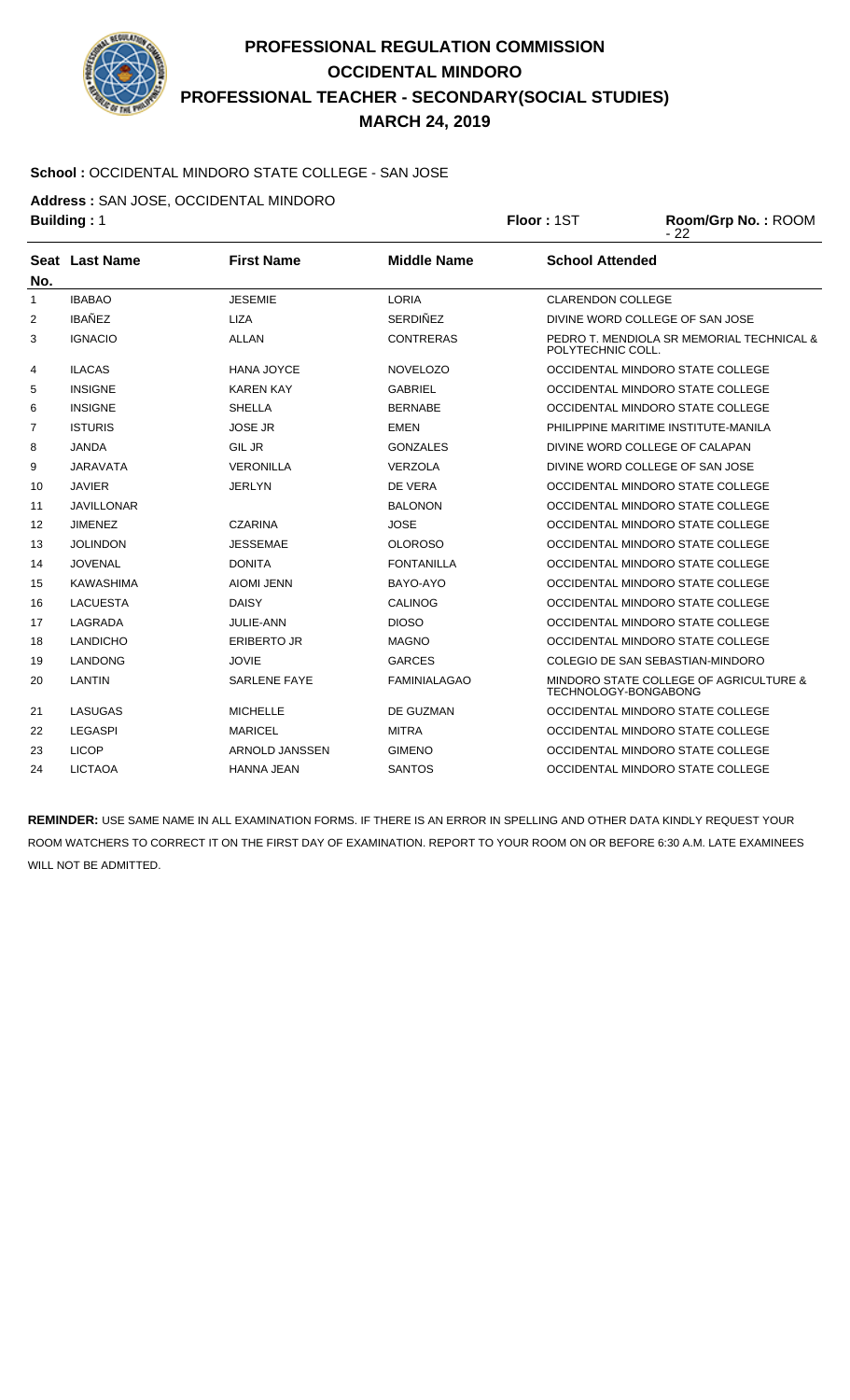

#### **School :** OCCIDENTAL MINDORO STATE COLLEGE - SAN JOSE

**Address :** SAN JOSE, OCCIDENTAL MINDORO

| AUGIESS . SAN JOSE, OCCIDENTAL MINDONO |            |                    |
|----------------------------------------|------------|--------------------|
| <b>Building: 1</b>                     | Floor: 1ST | Room/Grp No.: ROOM |

|                   |                       |                         |                    | ں ∠ -                            |
|-------------------|-----------------------|-------------------------|--------------------|----------------------------------|
| No.               | <b>Seat Last Name</b> | <b>First Name</b>       | <b>Middle Name</b> | <b>School Attended</b>           |
| $\mathbf{1}$      | <b>LORENZO</b>        | <b>MICHEL</b>           | <b>VERZOSA</b>     | OCCIDENTAL MINDORO STATE COLLEGE |
| 2                 | <b>LUGTO</b>          | <b>FARRAH EVAN</b>      | ALMINANZA          | OCCIDENTAL MINDORO STATE COLLEGE |
| 3                 | <b>LUIS</b>           | <b>MERIAM</b>           | <b>PAJARILLO</b>   | DIVINE WORD COLLEGE OF SAN JOSE  |
| 4                 | <b>LUISON</b>         | <b>ROSELYN</b>          | <b>SENICA</b>      | OCCIDENTAL MINDORO STATE COLLEGE |
| 5                 | <b>MABACQUIAO</b>     | <b>NOVEJANE</b>         | <b>PONESTO</b>     | OCCIDENTAL MINDORO STATE COLLEGE |
| 6                 | <b>MABUNGA</b>        | <b>JERIKO</b>           | <b>PRADO</b>       | OCCIDENTAL MINDORO STATE COLLEGE |
| 7                 | <b>MADERA</b>         | <b>MARIGIL</b>          | <b>CASIMERO</b>    | ROXAS COLLEGE-ROXAS              |
| 8                 | <b>MADRIAGA</b>       | <b>MARY GRACE</b>       | <b>ADRE</b>        | OCCIDENTAL MINDORO STATE COLLEGE |
| 9                 | <b>MAGBANUA</b>       | <b>MARY ANNE</b>        | <b>ROSAL</b>       | OCCIDENTAL MINDORO STATE COLLEGE |
| 10                | <b>MAHINAY</b>        | <b>DARRYL</b>           | <b>NECESARIO</b>   | OCCIDENTAL MINDORO STATE COLLEGE |
| 11                | MALALUAN              | RHEA JOY                | <b>LUCERO</b>      | UNIVERSITY OF ANTIQUE-CALUYA     |
| $12 \overline{ }$ | <b>MALAYAS</b>        | <b>CRIS DANIEL JOHN</b> | <b>ROXAS</b>       | DIVINE WORD COLLEGE OF SAN JOSE  |
| 13                | <b>MALIMATA</b>       | <b>WILFREDO</b>         | <b>MAAC</b>        | OCCIDENTAL MINDORO STATE COLLEGE |
| 14                | <b>MAMAUAG</b>        | <b>VIRGIE LIZA</b>      | <b>SAPILAN</b>     | DIVINE WORD COLLEGE OF SAN JOSE  |
| 15                | <b>MANAYAM</b>        | <b>DAISY</b>            | <b>ABON</b>        | OCCIDENTAL MINDORO STATE COLLEGE |
| 16                | <b>MANGOMA</b>        | <b>JELLIBELLE</b>       | <b>SORIANO</b>     | OCCIDENTAL MINDORO STATE COLLEGE |
| 17                | <b>MANUEL</b>         | <b>MYLENE</b>           | <b>BEDIONES</b>    | OCCIDENTAL MINDORO STATE COLLEGE |
| 18                | <b>MANZANO</b>        | <b>RODENCIO JR</b>      | <b>FELIPE</b>      | OCCIDENTAL MINDORO STATE COLLEGE |
| 19                | <b>MARIANO</b>        | <b>JENILYN</b>          | <b>TAYCO</b>       | OCCIDENTAL MINDORO STATE COLLEGE |
| 20                | <b>MARQUEZ</b>        | <b>MELANIE</b>          | <b>VALENTIN</b>    | RIZAL TECHNOLOGICAL UNIVERSITY   |
| 21                | <b>MARTINEZ</b>       | <b>ANA KRISLEEN</b>     | PEREZ              | <b>CLARENDON COLLEGE</b>         |
| 22                | <b>MASE</b>           | <b>LYNETTE</b>          | <b>SERVANDO</b>    | OCCIDENTAL MINDORO STATE COLLEGE |
| 23                | <b>MATEO</b>          | <b>FRANCIS</b>          | <b>ISIDRO</b>      | OCCIDENTAL MINDORO STATE COLLEGE |
| 24                | MENDENILLA            | <b>JANINE</b>           | <b>TERNIDA</b>     | OCCIDENTAL MINDORO STATE COLLEGE |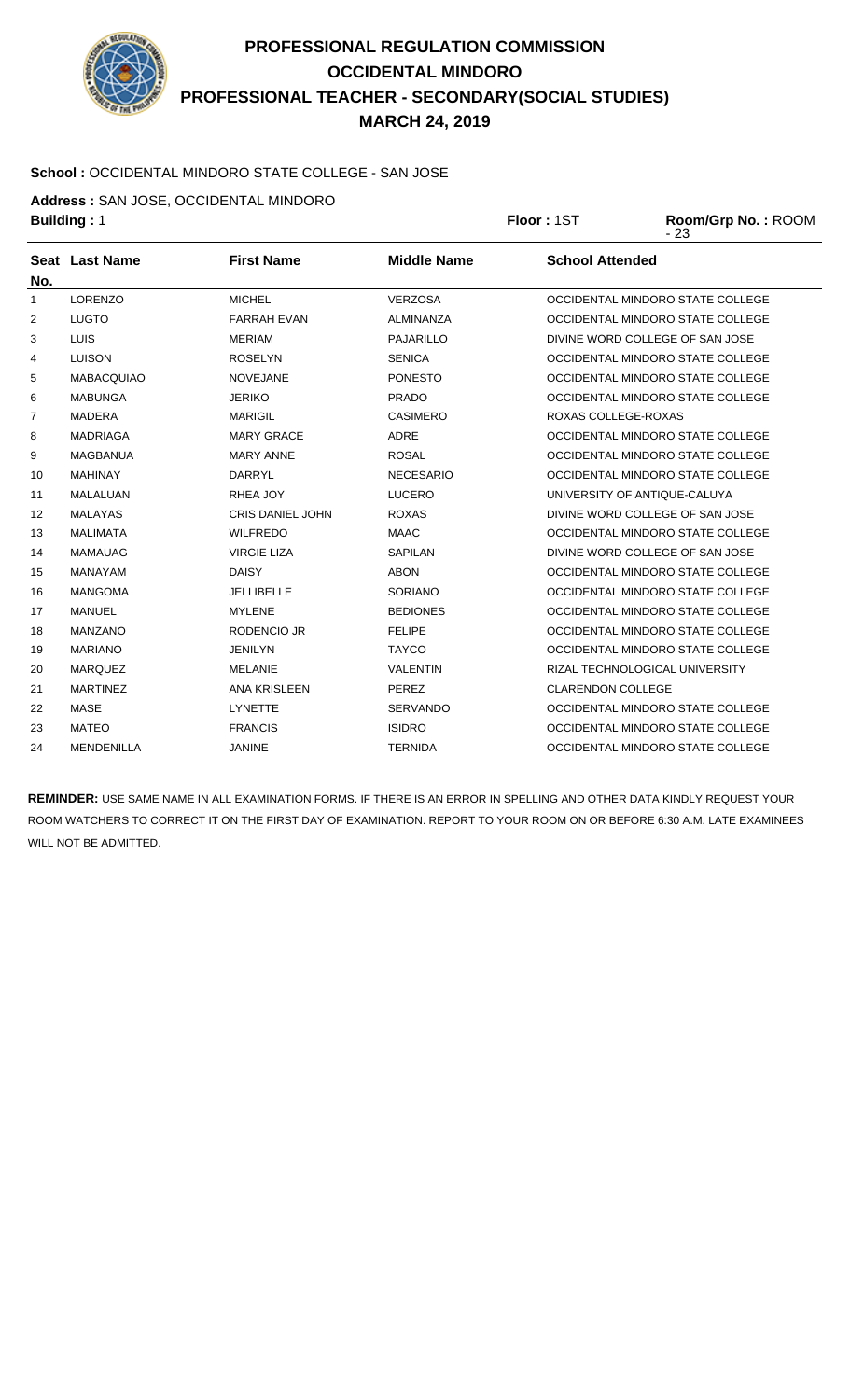

# **PROFESSIONAL REGULATION COMMISSION OCCIDENTAL MINDORO PROFESSIONAL TEACHER - SECONDARY(SOCIAL STUDIES) MARCH 24, 2019**

#### **School :** OCCIDENTAL MINDORO STATE COLLEGE - SAN JOSE

**Address :** SAN JOSE, OCCIDENTAL MINDORO

|                | <b>Building: 1</b>    |                          |                    | Floor: 1ST             | Room/Grp No.: ROOM<br>- 24           |  |
|----------------|-----------------------|--------------------------|--------------------|------------------------|--------------------------------------|--|
| No.            | <b>Seat Last Name</b> | <b>First Name</b>        | <b>Middle Name</b> | <b>School Attended</b> |                                      |  |
| 1              | <b>MENDENILLA</b>     | <b>MARK ALBERT</b>       | <b>GARCIA</b>      |                        | DIVINE WORD COLLEGE OF SAN JOSE      |  |
| 2              | <b>MENDOZA</b>        | <b>ALETH</b>             | <b>MONTOJO</b>     |                        | ARELLANO UNIVERSITY-MANILA           |  |
| 3              | <b>MENDOZA</b>        | <b>EVELYN</b>            | <b>ALFARO</b>      |                        | OCCIDENTAL MINDORO STATE COLLEGE     |  |
| 4              | <b>MERIDA</b>         | <b>BERNADETTE</b>        | <b>SANTOS</b>      |                        | OCCIDENTAL MINDORO STATE COLLEGE     |  |
| 5              | <b>MESANA</b>         | <b>JOSEPH</b>            | <b>MAGBANUA</b>    | <b>TECHNOLOGY</b>      | INNOVATIVE COLLEGE OF SCIENCE &      |  |
| 6              | <b>MIEMBRO</b>        | <b>JERIAH NISSI</b>      | DE GUZMAN          |                        | OCCIDENTAL MINDORO STATE COLLEGE     |  |
| $\overline{7}$ | <b>MINDORO</b>        | <b>ELJON</b>             | <b>IMBATE</b>      |                        | OCCIDENTAL MINDORO STATE COLLEGE     |  |
| 8              | <b>MONTEZA</b>        | <b>ROSALIE</b>           | DE GUZMAN          |                        | COLEGIO DE SAN SEBASTIAN-MINDORO     |  |
| 9              | <b>MONTILLA</b>       | <b>JIMMY</b>             | <b>LIBORO</b>      |                        | DIVINE WORD COLLEGE OF SAN JOSE      |  |
| 10             | <b>MUÑOZ</b>          | <b>JONATHAN</b>          | <b>MEDINA</b>      |                        | OCCIDENTAL MINDORO COMMUNITY COLLEGE |  |
| 11             | <b>MUÑOZ</b>          | <b>MELIZA</b>            | <b>EGUIA</b>       |                        | OCCIDENTAL MINDORO STATE COLLEGE     |  |
| 12             | <b>NAVASCA</b>        | <b>BRYAN</b>             | <b>RAYMUNDO</b>    |                        | OCCIDENTAL MINDORO STATE COLLEGE     |  |
| 13             | <b>ORDONIA</b>        | <b>ANTHONY</b>           | <b>ANCHETA</b>     |                        | OCCIDENTAL MINDORO STATE COLLEGE     |  |
| 14             | <b>ORTEGA</b>         | <b>GERALDINE</b>         | <b>CABANIG</b>     |                        | OCCIDENTAL MINDORO STATE COLLEGE     |  |
| 15             | <b>ORTEGA</b>         | <b>ROBERT</b>            | <b>MAGALLANES</b>  |                        | OCCIDENTAL MINDORO STATE COLLEGE     |  |
| 16             | <b>OSORIO</b>         | <b>MARY CHERRY</b>       | <b>QUINONEZ</b>    | ROXAS COLLEGE-ROXAS    |                                      |  |
| 17             | <b>PACAUL</b>         | <b>MARIANNE CLARISSE</b> | <b>GABOR</b>       |                        | DIVINE WORD COLLEGE OF SAN JOSE      |  |
| 18             | <b>PAGADUAN</b>       | SARAH                    | <b>BANSALE</b>     |                        | OCCIDENTAL MINDORO STATE COLLEGE     |  |
| 19             | <b>PAGLICAWAN</b>     | <b>REMELYN</b>           | <b>REGUDO</b>      | UNIVERSITY OF BATANGAS |                                      |  |
| 20             | <b>PAGSUGUIRON</b>    | <b>JENNY</b>             | <b>RAMIREZ</b>     |                        | DIVINE WORD COLLEGE OF SAN JOSE      |  |
| 21             | <b>PAGUIA</b>         | <b>SANTANINA</b>         | <b>GONZALES</b>    |                        | OCCIDENTAL MINDORO STATE COLLEGE     |  |
| 22             | <b>PAJANIL</b>        | <b>EMAIONITA</b>         | <b>FONTE</b>       |                        | OCCIDENTAL MINDORO STATE COLLEGE     |  |
| 23             | PANGANIBAN            | <b>RENALYN</b>           | <b>SALDE</b>       |                        | OCCIDENTAL MINDORO STATE COLLEGE     |  |

**REMINDER:** USE SAME NAME IN ALL EXAMINATION FORMS. IF THERE IS AN ERROR IN SPELLING AND OTHER DATA KINDLY REQUEST YOUR ROOM WATCHERS TO CORRECT IT ON THE FIRST DAY OF EXAMINATION. REPORT TO YOUR ROOM ON OR BEFORE 6:30 A.M. LATE EXAMINEES WILL NOT BE ADMITTED.

24 PASIGUE MARIA CARMELA LORENZO OCCIDENTAL MINDORO STATE COLLEGE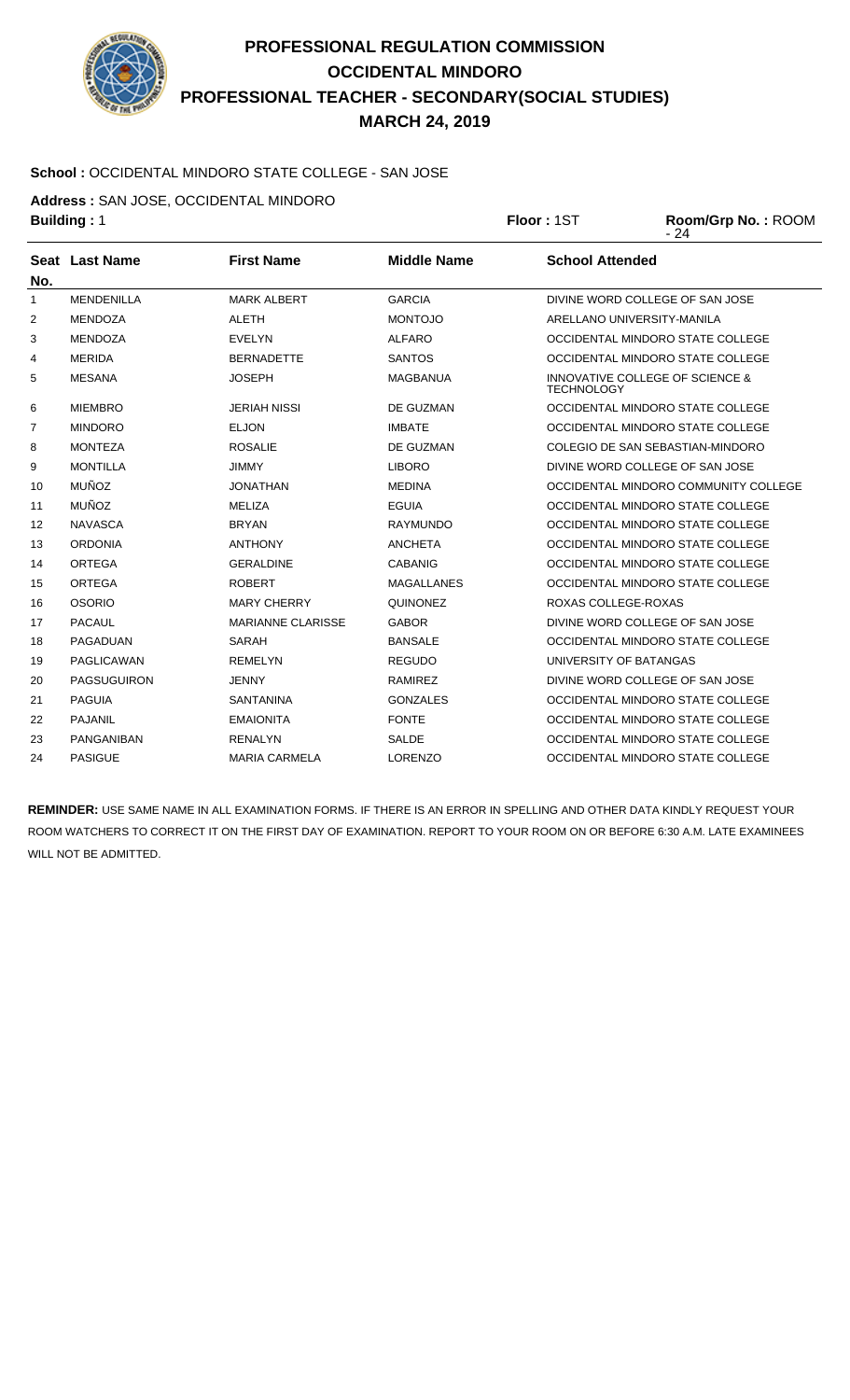

#### **School :** OCCIDENTAL MINDORO STATE COLLEGE - SAN JOSE

**Address :** SAN JOSE, OCCIDENTAL MINDORO

| <b>Building: 1</b> |                          |                    | Floor: 1ST                    | Room/Grp No.: ROOM<br>$-25$                |
|--------------------|--------------------------|--------------------|-------------------------------|--------------------------------------------|
|                    | <b>First Name</b>        | <b>Middle Name</b> | <b>School Attended</b>        |                                            |
|                    |                          |                    |                               |                                            |
| <b>PASION</b>      | ANGELYN                  | <b>LUGARES</b>     |                               | DIVINE WORD COLLEGE OF SAN JOSE            |
| <b>PASTRANA</b>    | <b>ANNA MAE</b>          | <b>SEJERA</b>      | TECHNOLOGY-BONGABONG          | MINDORO STATE COLLEGE OF AGRICULTURE &     |
| PELAEZ             | <b>ANA MARIE</b>         | <b>MOSQUERA</b>    |                               | OCCIDENTAL MINDORO STATE COLLEGE           |
| <b>PERALTA</b>     | <b>DAISY</b>             | <b>SALVADOR</b>    |                               | DIVINE WORD COLLEGE OF SAN JOSE            |
| <b>PIANA</b>       | <b>FLORIGEN</b>          | <b>FRANCISCO</b>   |                               | OCCIDENTAL MINDORO STATE COLLEGE           |
| <b>POBLETE</b>     | <b>NENITA</b>            | <b>DELIGERO</b>    |                               | COLEGIO DE SAN SEBASTIAN-MINDORO           |
| <b>PORTUGAL</b>    | <b>NOIME</b>             | <b>OBRADOR</b>     |                               | OCCIDENTAL MINDORO STATE COLLEGE           |
| <b>QUIÑONES</b>    | <b>CRISTINA</b>          | DE VERA            |                               | OCCIDENTAL MINDORO STATE COLLEGE           |
| <b>QUIÑONES</b>    | <b>KRISTINE GRACE</b>    | CONDE              |                               | OCCIDENTAL MINDORO STATE COLLEGE           |
| <b>RACCA</b>       | <b>JAHZEEL</b>           | <b>VILLOGA</b>     |                               | OCCIDENTAL MINDORO STATE COLLEGE           |
| <b>RAMALES</b>     | <b>GLIMORFE</b>          | <b>FERNANDO</b>    |                               | OCCIDENTAL MINDORO STATE COLLEGE           |
| <b>RAMOS</b>       | <b>BRYAN</b>             | <b>VENUS</b>       |                               | OCCIDENTAL MINDORO STATE COLLEGE           |
| <b>RAMOS</b>       | <b>CHARMINE</b>          | <b>DELA CRUZ</b>   |                               | OCCIDENTAL MINDORO STATE COLLEGE           |
| <b>RAMOS</b>       | <b>LUCELLE ANTONETTE</b> | <b>SOTELO</b>      | MAIN-STA, MESA                | POLYTECHNIC UNIVERSITY OF THE PHILIPPINES- |
| <b>ROBLES</b>      | <b>MARIA LUISA</b>       | <b>AGNAS</b>       |                               | OCCIDENTAL MINDORO STATE COLLEGE           |
| <b>ROCA</b>        | <b>DALLY JOY AURA</b>    | <b>ABITONG</b>     |                               | OCCIDENTAL MINDORO STATE COLLEGE           |
| <b>ROLDAN</b>      | <b>ROMEO</b>             | <b>BLANCO</b>      | <b>TAGUIG CITY UNIVERSITY</b> |                                            |
| <b>ROLDAN</b>      | <b>TEODOLFO II</b>       | <b>VILLAMOR</b>    |                               | OCCIDENTAL MINDORO STATE COLLEGE           |
| <b>ROMERO</b>      | <b>CHING</b>             | <b>REYES</b>       | <b>TECHNOLOGY</b>             | INNOVATIVE COLLEGE OF SCIENCE &            |
| <b>RONDAIL</b>     | PRINCESS MAY             | <b>MARISGA</b>     |                               | OCCIDENTAL MINDORO STATE COLLEGE           |
| <b>ROSALES</b>     | <b>JUDITH</b>            | <b>ZAPATA</b>      | UNIVERSITY OF BATANGAS        |                                            |
|                    | Seat Last Name           |                    |                               |                                            |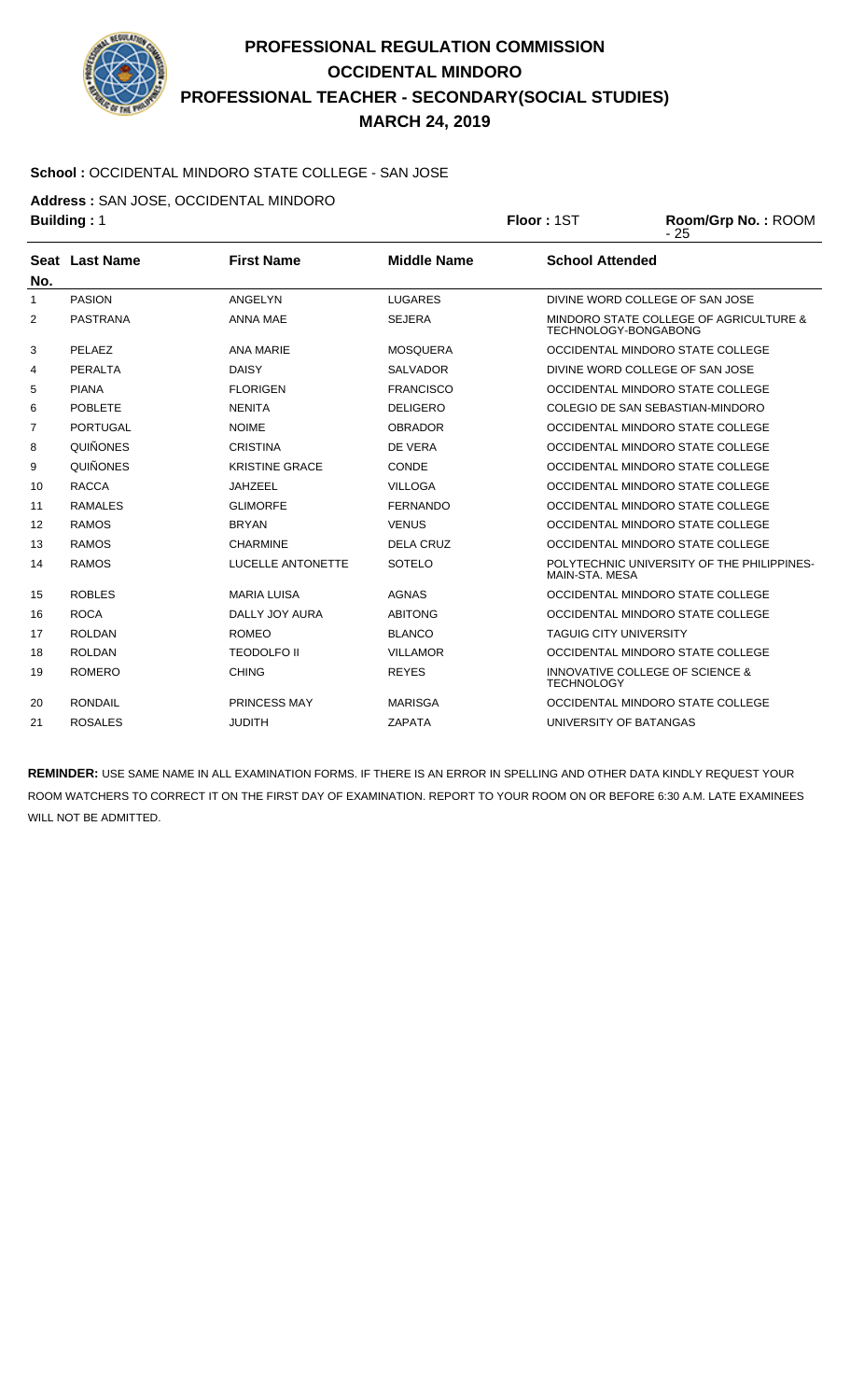

#### **School :** OCCIDENTAL MINDORO STATE COLLEGE - SAN JOSE

**Address :** SAN JOSE, OCCIDENTAL MINDORO

| <b>Building: 1</b> |                  |                     | Floor: 1ST         | Room/Grp No.: ROOM<br>$-26$                                    |                                            |
|--------------------|------------------|---------------------|--------------------|----------------------------------------------------------------|--------------------------------------------|
|                    | Seat Last Name   | <b>First Name</b>   | <b>Middle Name</b> | <b>School Attended</b>                                         |                                            |
| No.                |                  |                     |                    |                                                                |                                            |
| 1                  | <b>ROXAS</b>     | <b>SHIELLAMAR</b>   | <b>GUARIN</b>      |                                                                | DALUBHASAAN NG LUNGSOD NG SAN PABLO        |
| 2                  | <b>RUSTIA</b>    | <b>EMILY</b>        | CABALLERO          | TECHNOLOGY-BONGABONG                                           | MINDORO STATE COLLEGE OF AGRICULTURE &     |
| 3                  | <b>SABADO</b>    | <b>FELY</b>         | <b>CALA</b>        |                                                                | OCCIDENTAL MINDORO STATE COLLEGE           |
| 4                  | <b>SADANG</b>    | <b>CHIEZTER DEN</b> | <b>CELESTRE</b>    |                                                                | OCCIDENTAL MINDORO STATE COLLEGE           |
| 5                  | <b>SAGUN</b>     | <b>ELLEN GRACE</b>  | <b>ALIMBON</b>     | MAIN-STA, MESA                                                 | POLYTECHNIC UNIVERSITY OF THE PHILIPPINES- |
| 6                  | <b>SALAGON</b>   | <b>AYSA</b>         | <b>ALIHID</b>      | MINDORO STATE COLLEGE OF AGRICULTURE &<br>TECHNOLOGY-BONGABONG |                                            |
| $\overline{7}$     | <b>SALAS</b>     | <b>BEBETH</b>       | ABO - ABO          |                                                                | OCCIDENTAL MINDORO STATE COLLEGE           |
| 8                  | <b>SALAZAR</b>   | <b>LOIDA</b>        | <b>FLORES</b>      |                                                                | OCCIDENTAL MINDORO STATE COLLEGE           |
| 9                  | <b>SAMAR</b>     | <b>BELINDA</b>      | ANDRADE            |                                                                | OCCIDENTAL MINDORO STATE COLLEGE           |
| 10                 | <b>SAN JOSE</b>  | <b>CHARLLOTE</b>    | <b>AMAR</b>        |                                                                | DIVINE WORD COLLEGE OF SAN JOSE            |
| 11                 | <b>SANCHEZ</b>   | <b>MAHALIA</b>      | <b>BALINO</b>      |                                                                | OCCIDENTAL MINDORO STATE COLLEGE           |
| 12                 | <b>SANTIAGO</b>  | <b>JENNESSE</b>     | <b>FRANCISCO</b>   |                                                                | OCCIDENTAL MINDORO STATE COLLEGE           |
| 13                 | <b>SANTIAGO</b>  | <b>REAHNEL</b>      | <b>AGUSTIN</b>     |                                                                | OCCIDENTAL MINDORO STATE COLLEGE           |
| 14                 | <b>SANTIAGO</b>  | <b>REJOY</b>        | <b>CATALAN</b>     |                                                                | OCCIDENTAL MINDORO STATE COLLEGE           |
| 15                 | <b>SANTILLAN</b> | <b>JONALYN</b>      | CASAS              |                                                                | OCCIDENTAL MINDORO STATE COLLEGE           |
| 16                 | <b>SANTOS</b>    | <b>MYLEEN</b>       | <b>PEDRAGOSA</b>   | MAIN-STA, MESA                                                 | POLYTECHNIC UNIVERSITY OF THE PHILIPPINES- |
| 17                 | <b>SANTOS</b>    | <b>RALFH</b>        | <b>NIDOY</b>       |                                                                | OCCIDENTAL MINDORO STATE COLLEGE           |
| 18                 | <b>SAPAD</b>     | <b>JHEMAR</b>       | <b>ENCARQUEZ</b>   |                                                                | OCCIDENTAL MINDORO STATE COLLEGE           |
| 19                 | <b>SAPUNGAN</b>  | <b>MICHAEL</b>      | <b>MAMPUSTI</b>    | <b>ABADA COLLEGE</b>                                           |                                            |
| 20                 | <b>SARI</b>      | <b>REYMOND</b>      | <b>MORENO</b>      |                                                                | OCCIDENTAL MINDORO STATE COLLEGE           |
| 21                 | <b>SARSONA</b>   | <b>JEVELYN</b>      | PEREZ              | ODIONG ROXAS, ORIENTAL                                         | PARADIGM COLLEGES OF SCIENCE & TECH-       |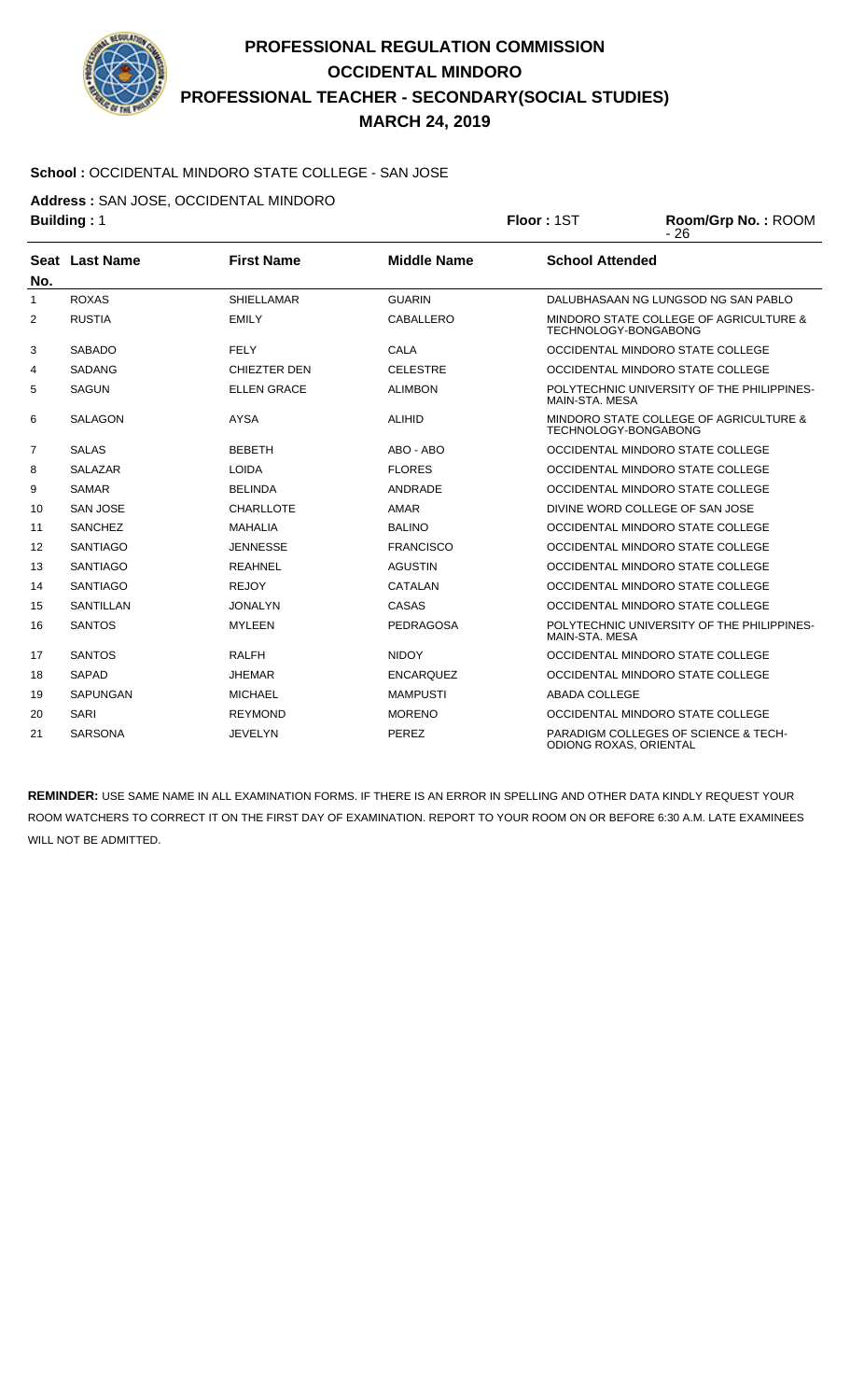

#### **School :** OCCIDENTAL MINDORO STATE COLLEGE - SAN JOSE

**Address :** SAN JOSE, OCCIDENTAL MINDORO

|                   | <b>Building: 1</b> |                        | Floor: 1ST         | Room/Grp No.: ROOM<br>- 27 |                                   |
|-------------------|--------------------|------------------------|--------------------|----------------------------|-----------------------------------|
| No.               | Seat Last Name     | <b>First Name</b>      | <b>Middle Name</b> | <b>School Attended</b>     |                                   |
| 1                 | <b>SAULONG</b>     | <b>JOSEPHINE</b>       | CALE               |                            | OCCIDENTAL MINDORO STATE COLLEGE  |
| 2                 | <b>SAWALI</b>      | <b>EMAR JAY</b>        | <b>CORTEZ</b>      |                            | OCCIDENTAL MINDORO STATE COLLEGE  |
| 3                 | <b>SECRETO</b>     | <b>SHERYL</b>          | PANAGSAGAN         |                            | OCCIDENTAL MINDORO STATE COLLEGE  |
| 4                 | <b>SERNA</b>       | <b>JAEDEE</b>          | <b>EAMIGUEL</b>    |                            | OCCIDENTAL MINDORO STATE COLLEGE  |
| 5                 | <b>SINO</b>        | <b>SHIALY</b>          | <b>BALESTRAMON</b> |                            | OCCIDENTAL MINDORO STATE COLLEGE  |
| 6                 | <b>SOLIMAN</b>     | <b>CRISELDA</b>        | <b>MEDRIANO</b>    |                            | OCCIDENTAL MINDORO STATE COLLEGE  |
| $\overline{7}$    | <b>SORA</b>        | <b>UHOL UHOL</b>       | PAGLICAWAN         |                            | OCCIDENTAL MINDORO STATE COLLEGE  |
| 8                 | <b>SORA</b>        | <b>RONNIE</b>          | <b>PAGLICAWAN</b>  |                            | OCCIDENTAL MINDORO STATE COLLEGE  |
| 9                 | <b>SORISANTOS</b>  | <b>ORLY</b>            | <b>DELA CRUZ</b>   |                            | OCCIDENTAL MINDORO STATE COLLEGE  |
| 10                | <b>SUASON</b>      | <b>BRENDA</b>          | <b>LAFUENTE</b>    |                            | DIVINE WORD COLLEGE OF SAN JOSE   |
| 11                | <b>SUNGA</b>       | <b>GRACE</b>           | <b>CALACALA</b>    |                            | NORTHEASTERN MINDANAO COLL.       |
| $12 \overline{ }$ | <b>TALINGTING</b>  | <b>KAREEN</b>          | <b>BACARO</b>      | <b>FULLBRIGHT COLLEGE</b>  |                                   |
| 13                | <b>TAÑEDO</b>      | <b>CHONA</b>           | <b>MONTOJO</b>     | <b>NEW ERA UNIVERSITY</b>  |                                   |
| 14                | <b>TANIONGON</b>   | <b>ERLINDA</b>         | <b>ARENAS</b>      |                            | OCCIDENTAL MINDORO STATE COLLEGE  |
| 15                | <b>TEJOSO</b>      | <b>IRENE</b>           | <b>VENTURINA</b>   |                            | OCCIDENTAL MINDORO STATE COLLEGE  |
| 16                | <b>TELESFORO</b>   | <b>ANNABEL</b>         | <b>ESCONDO</b>     | <b>JOHN PAUL COLLEGE</b>   |                                   |
| 17                | <b>TEMENIA</b>     | <b>JESSA MAY</b>       | <b>CIASICO</b>     |                            | PHILIPPINE COLLEGE OF CRIMINOLOGY |
| 18                | <b>TEMENIA</b>     | <b>PRINCESS RHOGEN</b> | <b>SAGUISA</b>     |                            | OCCIDENTAL MINDORO STATE COLLEGE  |

**REMINDER:** USE SAME NAME IN ALL EXAMINATION FORMS. IF THERE IS AN ERROR IN SPELLING AND OTHER DATA KINDLY REQUEST YOUR ROOM WATCHERS TO CORRECT IT ON THE FIRST DAY OF EXAMINATION. REPORT TO YOUR ROOM ON OR BEFORE 6:30 A.M. LATE EXAMINEES WILL NOT BE ADMITTED.

19 TERNURA GEMAIMA ROSE CABANIG OCCIDENTAL MINDORO STATE COLLEGE 20 TIGAS ANA KATRINA SABADO OCCIDENTAL MINDORO STATE COLLEGE 21 TORRELIZA ELIZAMITCH KATE PAULINO DIVINE WORD COLLEGE OF SAN JOSE